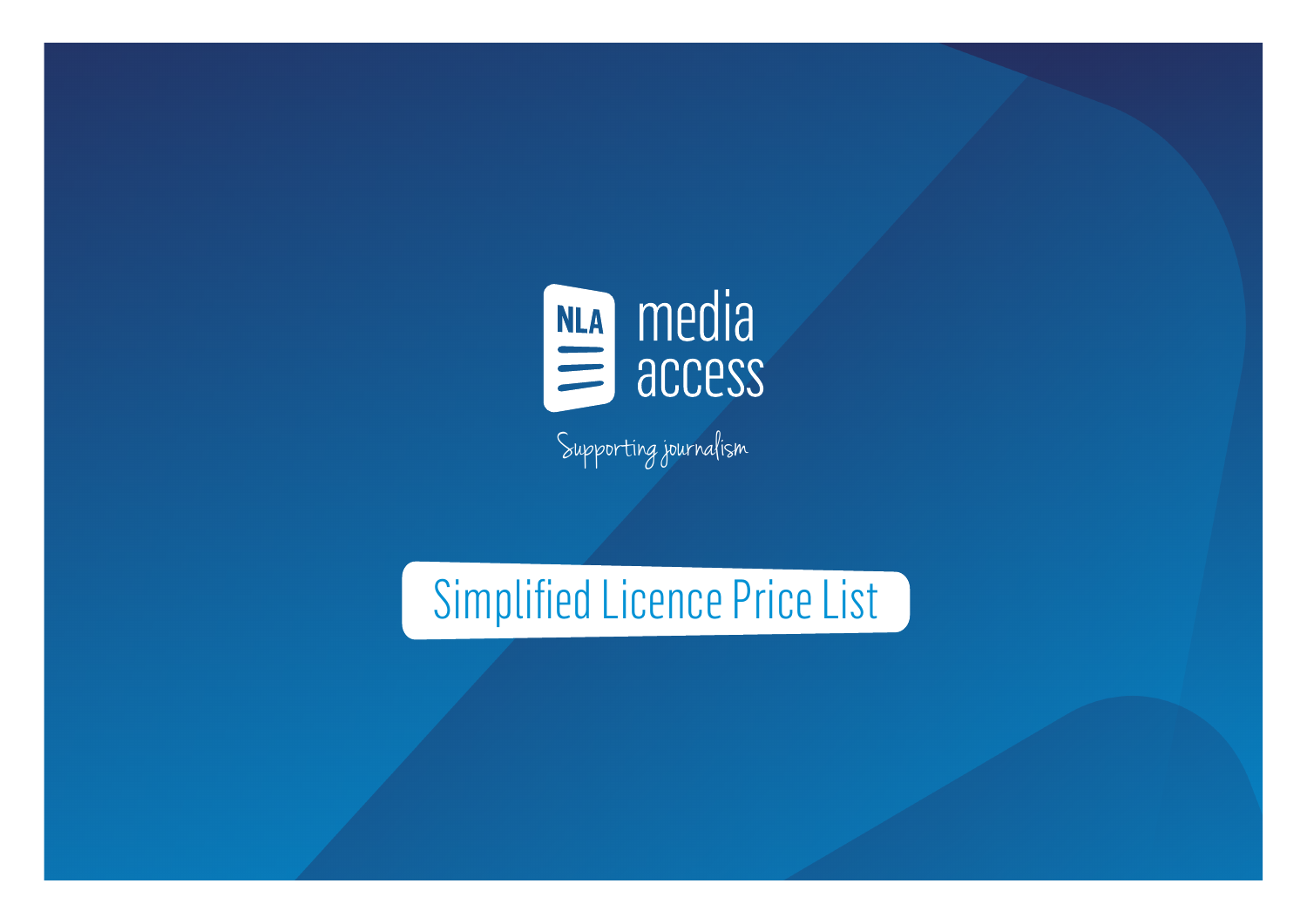## Simplified Licence

**The Simplified Licence allows you to make or receive web, digital (e.g. scan, email, PDF) and paper copies from all newspapers, magazines and websites represented by NLA media access. A list covering all of our publications can be found at www.nlamediaaccess.com/title-search**

This licence is designed to be flexible and easy to understand. There is no need to specify how many titles you are copying from and you won't be charged per user or per copy. There are four levels to choose from and fees are calculated by means of simple usage bands.

### Three factors determine your fee:

### **1. Licence level**

Choose bronze, silver, silver plus or gold.

#### **2. Quantity**

Choose low, medium, high or very high.

#### **3. Staff band**

Choose your band from the price table.

### Step 1. Licence level



## Step 2. Choose your quantity

The numbers below indicate unique articles and links copied per year (this includes paper, digital and web articles).

| <b>Frequency</b> | <b>Minimum cuttings</b> | <b>Maximum cuttings</b>        |
|------------------|-------------------------|--------------------------------|
| Low              | $\mathbf{0}$            | 999                            |
| Medium           | 1,000                   | 9,999                          |
| <b>High</b>      | 10,000                  | 99,999                         |
| Very High        | 100,000                 | $\qquad \qquad =\qquad \qquad$ |

## Step 3. Choose your staff band

Now you can find your licence fee by choosing the staff band for your organisation, in the table overleaf.

#### **Notes:**

\*Refer to "Occasional" and "Frequent" definitions in the terms and conditions \*\* Digital versions of print articles (e.g. scan, email, PDF)

\*\*\* An external recipient is defined in terms and conditions as one that provides a professional service to the licensee

N.B. NLA does not license non-UK users of web media monitoring services, so please exclude any such users from your recipient numbers when selecting licence level.